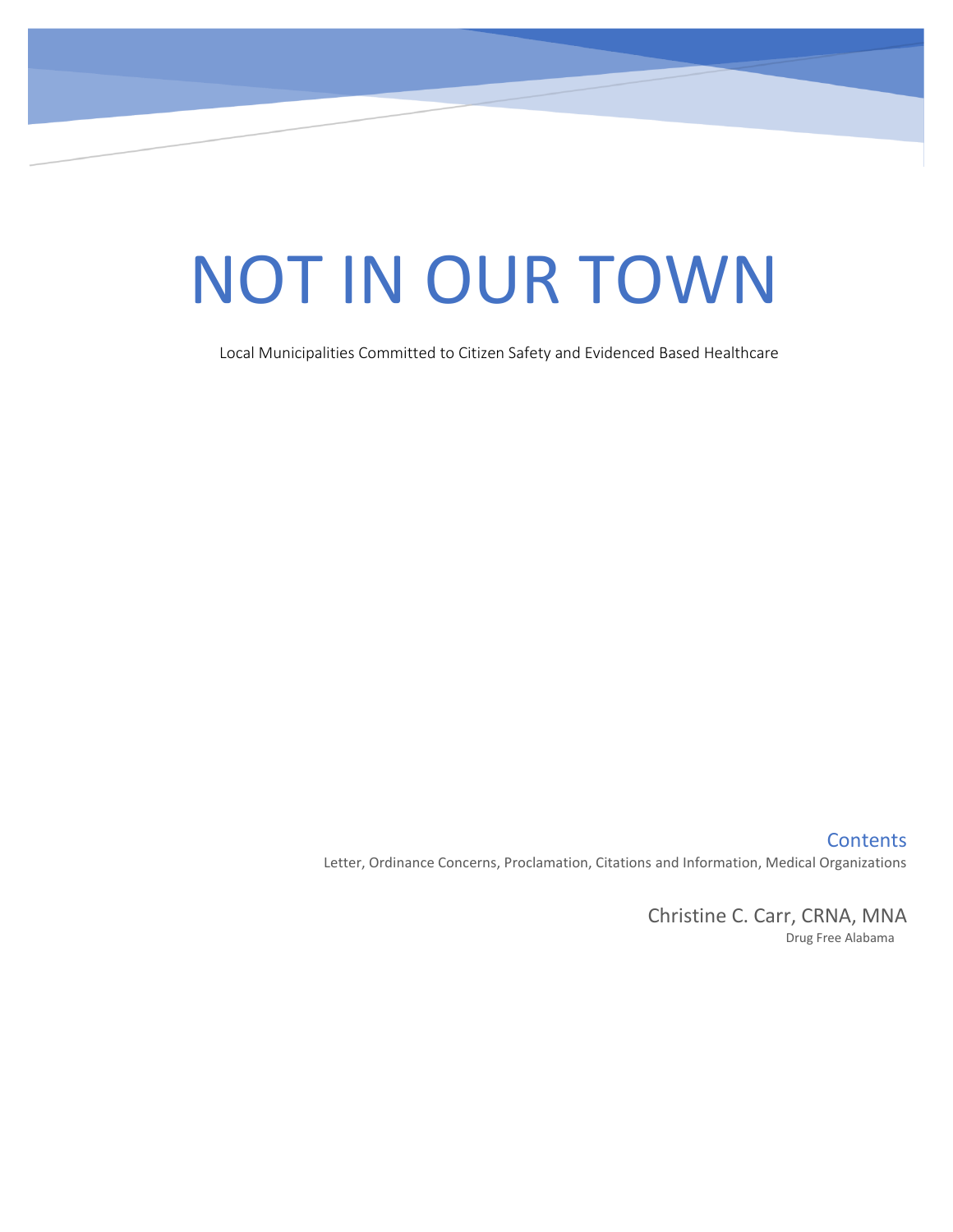## *Not in Our Town*

*Local Municipalities Committed to Citizen Safety and Evidenced Based Healthcare*

#### Dear Honorable Mayor, City Council, and County Commissioners,

This packet of information was created to assist your efforts to stand against the creep of marijuana expansion and the harm it will bring to your communities. We have also commissioned the production of a "toolkit", much like the one designed for other states. Until it is completed, please make use of the sample proclamation and its accompanying citations. Our medical experts, child advocacy groups, drug educators, and courageous legislators and DAs are ready to help you in any capacity.

In defiance of its name, the "Compassion Act," is a badly written and poorly designed bill. The broad allowance of diagnoses, poor protections for public safety, paucity of knowledge required for participating physicians and dispensary staff, lack of environmental protections, lack of any protections for adverse reactions, lack of recourse for abused children or victims of violence, large loopholes for caregivers, and the total absence of assistance for victims of addiction reveal one, over-arching concern:

#### Preference for the Marijuana Industry, NOT Patients

Fortunately, an amendment was added to the bill. It allows local municipalities a choice. You are automatically opted-out, which means no pot-shops unless local leaders vote in the affirmative. Understanding the intense pressure, lobbying, and carefully scripted methods used by the Marijuana Industry, many municipalities in Alabama will be in for a surprise. This is why we are here to help.

Rather than wait for the industry to come to you, be prepared to take the fight to them by becoming informed, aware, and well defended against common misconceptions. Remember, this fight is NOT about denying help for valid, though rare, cases of patients that *may* benefit from a carefully regulated form of marijuana. Their concerns and suffering are real and evoke our compassion. Rather, the real fight concerns a terrible and broadly-written law, which places all Alabamians in senseless danger.

Until significant changes can be made to this law, the threat from dispensaries in your community is far too high. As soon as possible, join other local municipalities in publicly declaring "Not in Our Town."

Thank you for the courage to realize and speak the truth, deny influence of a powerful and corrupt industry, uphold the high standards of evidenced based healthcare, and place the safety of your communities first.

`~*Drug Free Alabama*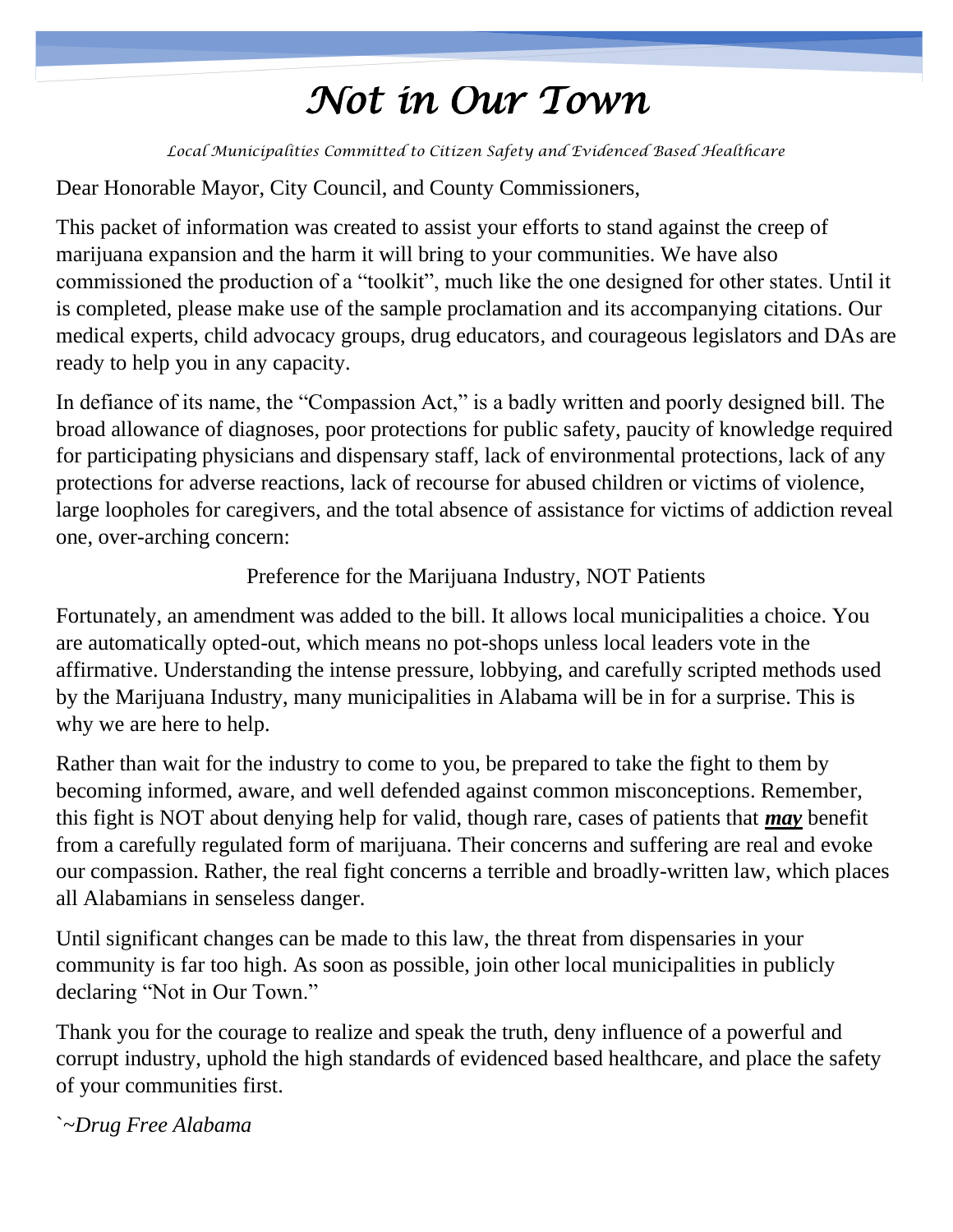## **Ordinances**

## Advertising

- Ban on all advertising within the municipal authority
- Billboards, Yard Signs, Newspaper (print/online), Mailers, Flyers, Sky Banners
- Social media or any media advertising to children
- Wrapped, Detailed, or Magnetic signs on vehicles

## Delivery Services

- Ban all end point delivery services, residential or commercial
- No public places may be used as distribution points
- No delivery vehicles may park in any residential, commercial or public place

## City/County Employees

- Employees with an issued marijuana card must be registered with city/county
- Will be subject to frequent drug testing
- No employee may have THC in their system if their job requires work with confidential or legal material, finances, heavy equipment, police, fire, jail, courts, children, or any city/county issued vehicles.

## School Employees

- Employees with an issued marijuana card must be registered with the school board.
- Will be subject to frequent drug testing
- No employee may have THC in their system if their job requires work with confidential or legal material, finances, heavy equipment, children within 500ft, or any school board issued vehicles.

## Caregiver

- All caregivers must be registered with the city/county health/social services department and police/sheriff's department.
- A caregiver must either be a licensed nurse or doctor or immediate family member designated as a patient/minor's caregiver.
- Any caregiver working for the city/county or schools must also abide by restrictions set above.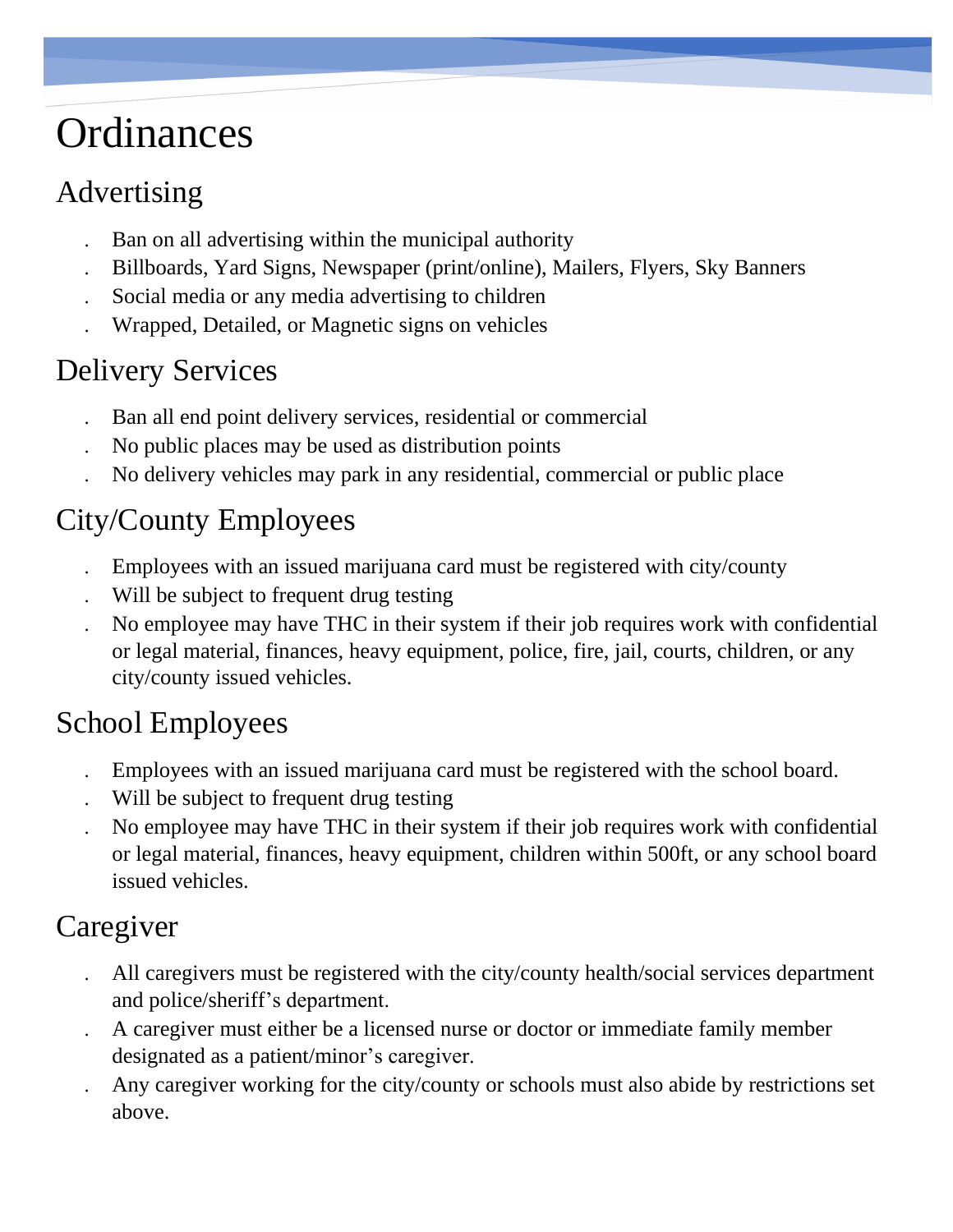## *~Proclamation~*

## *Not in Our Town*

*Local Municipalities Committed to Citizen Safety and Evidenced Based Healthcare*

## *Whereas:*

~The use of marijuana (MJ) dispensaries (pot shops) has no scientific or evidenced based support for medical treatment, effective pain management, or mental health 1,2,3,4,5,6

~The presence of marijuana dispensaries increases teen drug use and local crime10,11,12,15,16,17,18

~The incidence of in-utero exposure increases with dispensaries and increases the rate of low birth weight infants and children with higher risk of autism and behavioral/cognitive disorders <sup>6,7,8,9</sup>

 $\sim$ The risk of child deaths by abuse or neglect is strongly linked with marijuana use  $^{15}$ 

~The risk of opioid abuse and deaths rises significantly with marijuana use  $2,4,5$ 

~The MJ knowledge **deficit** of physicians, nurses, and healthcare providers is extensive 30,31

~There are over a dozen well-respected medical societies against dispensary marijuana

~The law enforcement community repeatedly warns against the dangers of dispensaries

~The US federal government maintains a Class I Schedule for marijuana; thereby, making use and dispensing of said drug a federal crime

~The rate of illicit drug trafficking and presence of cannabis cartels rises with the presence of dispensaries, according to the medical textbook *Cannabis in Medicine: An Evidenced Based Approach*

~The use of marijuana increases cardiac mortality, domestic violence, and suicide risks 18,20,21,28,29

~There are four FDA approved drugs, developed from cannabis, that safely and effectively address health concerns such as cancer, HIV suffering, and intractable epilepsy *Cannabis in Medicine: An Evidenced Based Approach*

 $\sim$ The untrained dispensary staff frequently use MJ, while giving dangerous medical advice  $30-33$ 

 $\sim$ The estimated cost: benefit ratio to society is an untenable 4.5:1; thereby, making any potential financial gains result in being true losses to our community 34-36

*We, the county/city of \_\_\_\_\_\_\_\_\_\_\_\_\_\_\_\_\_\_\_\_, hereby declare that we will not accept the presence of marijuana dispensaries or pot shops, neither now nor in the future. We further ban the lobbying efforts of the cannabis industry to influence county/city leadership to accept an illegal and medically fraudulent practice. In addition, we call on all physicians and advanced practice providers to abstain from participation in this industry.*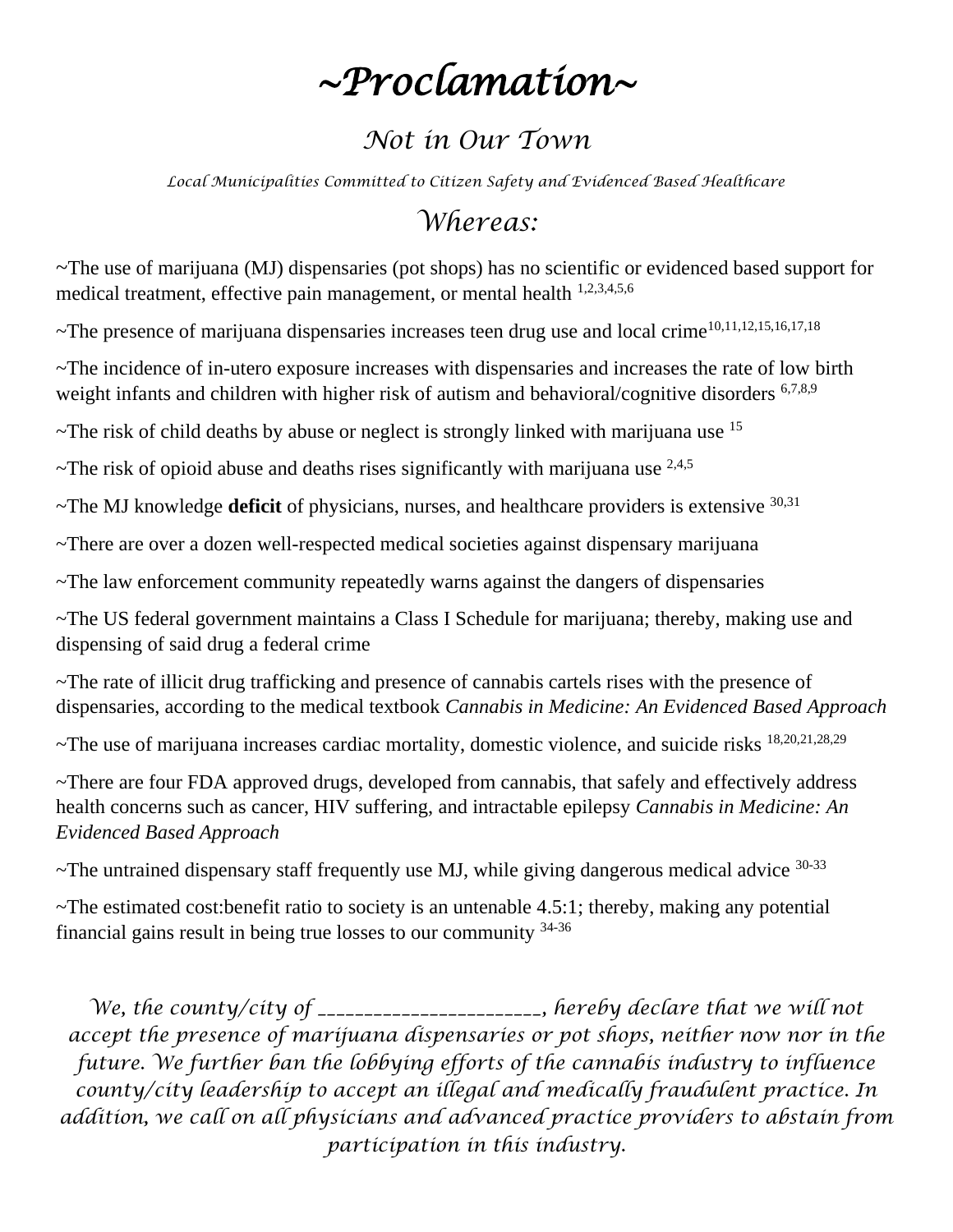## **Not in Our Town: Data and Citations**

#### **Pain/Opioids**

- 1. The IASP (International Association for the Study of Pain) recently reports no statistically significant evidence of pain relief; yet, pain is the most frequently cited diagnoses for obtaining **dispensary marijuana (DMJ)** cards. Small clinical trials suggest some efficacy for neuropathic and cancer-related pain, the IASP calls for further research and does not support the use of DMJ for pain relief.
- *2.* Participants who test positive for THC have higher risk for future opioid and substance abuse. *Dibenedetto, Pain Medicine 2017*
- *3.* Medical Cannabis use **increases** opioid abuse 38% compared to 5.8% of the general public. *Reisfield, Pain Med 2009*
- *4.* Medical Cannabis users have **higher risk** of opioid use disorder and misuse prescriptions opioids, N = 34,653 *Olfson, Am.J. Psychiatry 2017*
- *5.* States with DMJ laws see an increase of opioid death 22.7%, debunking the "marijuana protective hypothesis" and bad science of the Baubacher JAMA report (*Shover, PNAS 2019*); The Bleyer and Barnes study revealed an acceleration of opioid deaths of 78%, whether medical or recreational, disproving the BMJ article. **Medical cannabis use INCREASES opioid abuse and deaths**.

#### **Neonatal Exposure/Autism/Behavior**

- 6. Fetal Cannabis Disorder related to **2-3x increased risk of ADHD and Autism** in patients exposed in utero *Schreiber, Med Hyp 2019*
- *7.* Pre-natal exposure results in lower IQ's, lower birth weight, increased neonatal ICU complications *Jansson, JAMA 2018; Alpar, Bio Psych 2019; Corsi, JAMA 2018*
- *8.* Marijuana use **worsens Autism scores**, increases rates of Autism Spectrum Disorder, and is **NOT** recommended as a treatment for Autism *Deakwis, J Drug Alcohol 2014; Hadland, J Dev Beh Ped 2014; Reese, Clin Ped vol 154, 155*
- *9.* Marijuana use alters male sperm and results in **higher rates of Autism in their offspring** *Scrott, Epigenetics 2019*

#### **Youth Exposure/Use in States with MMJ**

- *10.* "Within a year of first trying marijuana, **10.7%** of adolescents **(12-17 yo)** had become **addicted** to it....within three years of first trying the drug, **20%** of adolescents became **addicted** to it". Marijuana use in the developing brain is **more addictive than opioids**. *JAMA Pediatrics, March 2021*
- 11. Considering that adolescents who use marijuana are at much higher risk of using other substances, increases in rates of daily marijuana users, combined with decreases in perceived riskiness should not be taken lightly; Harvard, Journal of Adolescent Health, 2018
- 12. When youth live near a dispensary or grower, they use **more** marijuana. The introduction of MMJ increases pediatric and adolescent marijuana use. *Shih, Addiction 2019; Paschall, J Prim Prev 2017*

#### **Brain Development/Child Abuse**

- *13.* Cannabis use causes **lower IQ**, higher school dropout rates, decreased executive function and memory with potentially permanent effects *Volkow, N Eng J Med 2014: Petker, J NeuroPsy 2018; Meyer, PNAS*
- *14.* Marijuana increases impulsivity and **hostility** into the second day, separate from alcohol *Ansell, Drug and Alcohol Depen 2015*
- *15.* **Child abuse deaths**; top cause is MJ, followed by nothing, followed by unknown *Texas Dept Health* (Texas is only a DMJ state)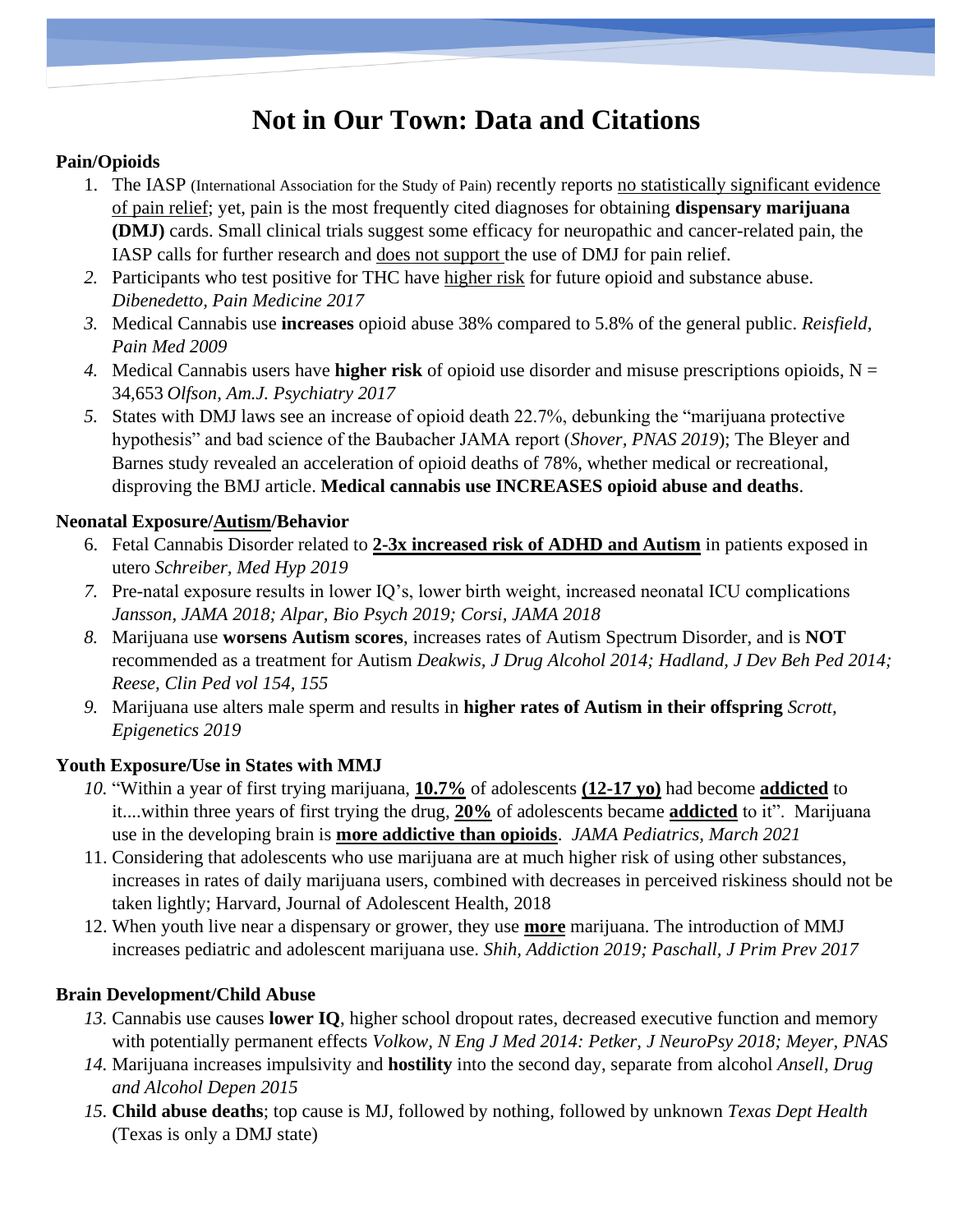### **Not in Our Town: Data and Citations**

#### **Psychoses/Schizophrenia/Violent Behavior**

- *16.* Marijuana use can result in psychoses, violent psychotic schizophrenia, and reveal changes detectable by brain imaging, especially for teens and veterans exposed *Mustonen, Br J Psy 2018; Bourque, JAMA Psy 2018; Marconi, Schiz. Bulletin 2017; Murray, Neuropsypharm 2017; Finn, Cannabis in Medicine*
- *17.* Daily use increases schizophrenia risk **5 times** *Di Forti, Lancet 2019*
- 18. **Marijuana Murders**: Colorado Halloween Shooter (2015), CA pot grower kills wife and stuffs her in a hole, Girlfriend stabs boyfriend to death after MJ. CA mother kills her three children (2021). ALL had only one substance in toxicology: THC. The link between marijuana and mass murders is **GROWING**.
- *19.* Colorado attorney and "father of marijuana legalization" **REGRETS,** after losing his right to practice law, due to his public,psychotic, and violent outbursts. *The Gazette, 4/9/2021*

#### **Depression and Suicidality**

- 20. Marijuana is the number one drug for **COMPLETED teen suicide** in Colorado before recreational, and has replaced alcohol since 2012 *CO Dept of Health;* Adolescents experience significantly higher rates of depression and suicidality later into adult life *Gobi, JAMA 2019; Rasic, DrugAlcoholDep 2013; Degenhardt, Addiction 2013*
- *21.* Mortality rate is 29% higher in MJ users; *Frost etal, AmHeartJ 2013; Manrique etal, AmJPsy 2016*

#### **Addiction/Withdrawal**

- 22. Youth marijuana **addiction twice** as much as alcohol Volkow, *JAMA Ped 2018*
- 23. 30-50% of chronic users develop Cannabis Use Disorder or other drug addiction with youth **4-7x more** likely to develop a drug problem than exposed adults *Winters, DrugAlcoholDepen 2008; Bell, JAMA 1994; Hasin, Neuropsychopharm 2018* **More than a gateway, MJ is a biochemical slavemaster**

#### **ER Visits/Hospital Costs**

- 24. **BEFORE** recreational marijuana in Colorado, one hospital reported \$20 Million losses due to MJ related ER visits, from 2009-2014. When extrapolated to the entire state of Colorado, losses estimated at \$500,000,00 *J Global Drug Policy Practice, 2016*
- 25. Adolescent visits to an Emergency Department in Denver increased significantly over time with over 70% related to psychiatric illness; *Wang, Journal of Adolescent Health, 2018*

#### **Motor Vehicle Accidents**

*26.* Despite medical or recreational use, levels as low as 1ng/ml of THC results in **driving impairment 3-7x higher than the normal population**, and alcohol with cannabis worsen the impairment with increased lane weaving, decreased judgment, and visual impairment *Raemakers, DrugAlcoholDep 2004; Hartman, Clin Chem 2013;* Marijuana use increases risk of car crash **five times**

#### **Cannabinoid Hyperemesis Syndrome (CHS)**

*27.* Scromiting is a condition of screaming and vomiting caused by long term cannabis use; has caused death and disability *LaPoint, West J Emer Med 2018; Nourbahksh, J Forensic Sci 2019; Fry, NBC San Diego 2017;* Reports from Colorado ED physicians are seeing this several times per day per doctor, per shift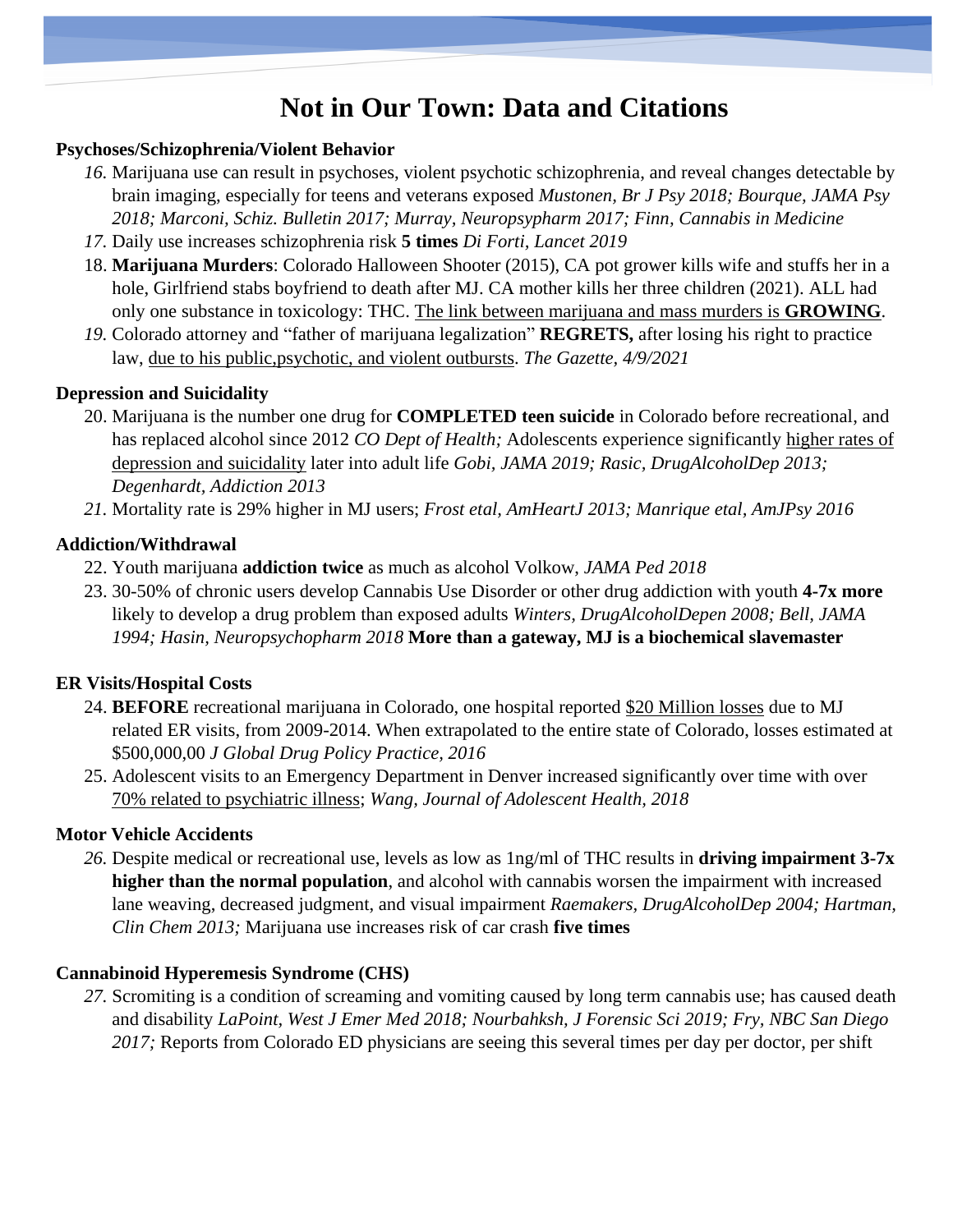### **Not in Our Town: Data and Citations**

#### **Cardiovascular Health**

- 28. **4.8x more** likely to have a heart attack within 60 minutes of use *Mittleman, Circ: AHA 2001*
- *29.* Increased risk of heart disease, cardiomyopathy, heart attack and stroke *Desai, Medicina 2019; Caldicott, Euro J Emer Med 2019; AHA 2016;* Strongly **contraindicated** in any cardiac patient *Franz, Cardiology Review 2016*

#### **Lack of Knowledge and Training**

- 30. Multiple studies of physicians and nurses reveal a large gap in knowledge, lack of education, and little confidence to safely make recommendations for marijuana Bowling,*Cannabis in Medicine*, 247-248
- 31. Multiple studies reveal dispensary staff have little to no medical training, often use MJ, and frequently give dangerous medical advice to patients Bowling, *Cannabis in Medicine*, 247-253

#### **Drug Interactions/Dangerous Dispensaries**

- *32.* Due to hundreds of chemicals in the whole marijuana plant, multiple drug interactions occur. DMJ increases bleeding time in Warfarin patients and increases organ rejection rates in transplant patients taking Prograf. Many transplant surgeons refuse a patient positive for THC. *Finn,Cannabis in Medicine*
- *33.* **Dangerous Dispensaries**: Studies that show "suggestive efficacy" for a small group of rare conditions only used pharmaceutical-grade cannabis. Experts stress that it is impossible for marijuana dispensaries to provide the same type of product. Bowling, *Cannabis in Medicine, 252-253*

#### **Failed Regulatory Bodies/Contaminants**

- *34.* Despite best intentions, most states simply can't keep up. In 2019, the state of Oregon conducted an audit and found that they could not inspect the vast majority of growers or dispensers. They concluded that testing was not reliable, nor their products fit for human consumption. *Oregon Secretary of State*
- *35.* A cost:benefit ratio study estimated at **4.5:1** *Centennial Institute, CCU, 8/20/19*
- *36.* DMJ is often contaminated with chemicals, metals and molds. A CA cancer patient died, not from cancer but, from the aspergillis in their DMJ *IASIC1.org, Cannabis in Medicine*

#### **In Summary**

DMJ **fails** every single metric of health, public policy, safety, wellbeing of children or families

- DMJ success stories are anecdotal, **not science**, and easily followed by negative anecdotals
- DMJ and Recreational MJ are **NO DIFFERENT**, except for tax structure, and increase death and crime
- DMJ is poorly regulated, unlike FDA approve drugs: Epidiolex, Marinol, Syndros, Cesamet